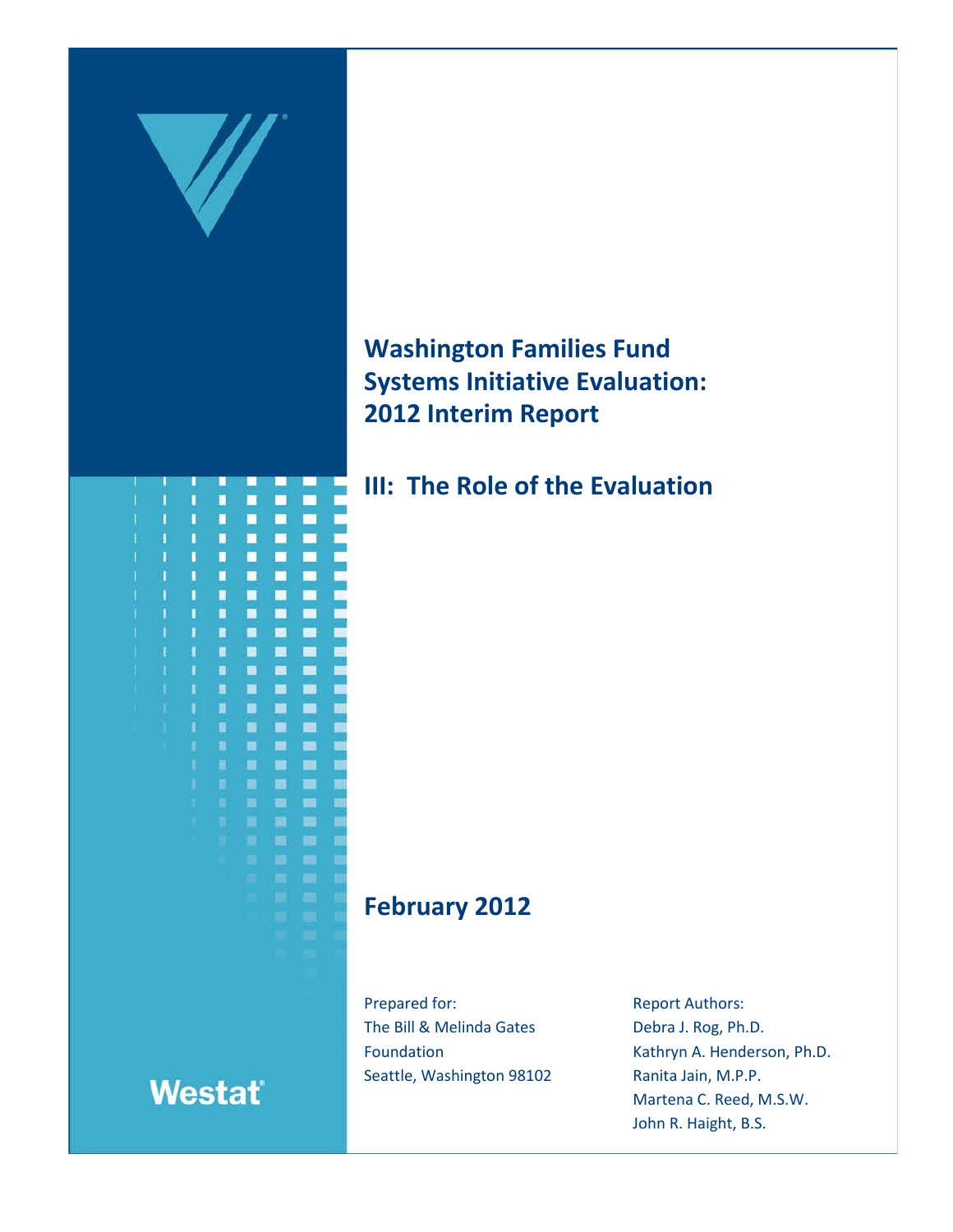## **Overview**

The Washington Families Fund (WFF) Systems Initiative is a \$60 million comprehensive systems change intervention aimed at ending family homelessness. Implemented in three counties in the Puget Sound region of Washington State (King, Pierce, and Snohomish), the Initiative is guided by a theory of change that builds on proven and best practices as well as emerging new concepts from a number of communities across the United States. The Initiative, created over the course of several years by the Bill and Melinda Gates Foundation (BMGF), was approved in October 2007 and officially launched in 2009. Building Changes, a local nonprofit organization with a long history of working on homelessness issues at local, state, and federal levels, was designated in 2009 as the intermediary to operate the Initiative. The three communities were funded to conduct a three-stage planning process, culminating at the end of 2010 in five -year implementation plans that are currently being put into action.<sup>[1](#page-1-0)</sup>

Westat, a national research firm with extensive background in the evaluation of program and systemlevel interventions for homeless families, has been commissioned to conduct a longitudinal evaluation of both the implementation and outcomes of the Initiative. This first set of coordinated reports documents both the baseline status of the systems for homeless families in each of the counties prior to the Initiative and the implementation of the Initiative in its first two years after the launch (2009–2011). The reports are intended to provide a foundation of understanding of the Initiative and to provide formative feedback to BMGF, Building Changes, and stakeholders in the individual counties.

The eight brief reports, all under the title, *Washington Families Fund Systems Initiative Evaluation 2012 Interim Report*, are available on BuildingChanges.org. They include the following:

## Executive Summary

Summary of Key Baseline and Early Implementation Findings

- I. The Role of the Funder
- II. The Role of the Intermediary
- III. The Role of the Evaluation
- IV. The Role of the Counties: Promising Practices
- V. Interagency Collaboration and Data-Driven Decision Making
- VI. Advocacy

 $\overline{a}$ 

This report describes the Initiative's evaluation, conducted by Westat (the authors of this report). The report outlines the evaluation methodology, the progress to date on each component of the evaluation (i.e., systems study, organizational study, family impact study, and cost study), the role the evaluation

<span id="page-1-0"></span><sup>&</sup>lt;sup>1</sup> Due to changes in the economic climate since the strategy was initially approved in 2007 and the length of time it took for the Initiative to unfold, BMGF has decided to extend the timeframe of the Initiative for an additional three years to allow for economic recovery. The projects now will be implemented over the course of eight, rather than five, years.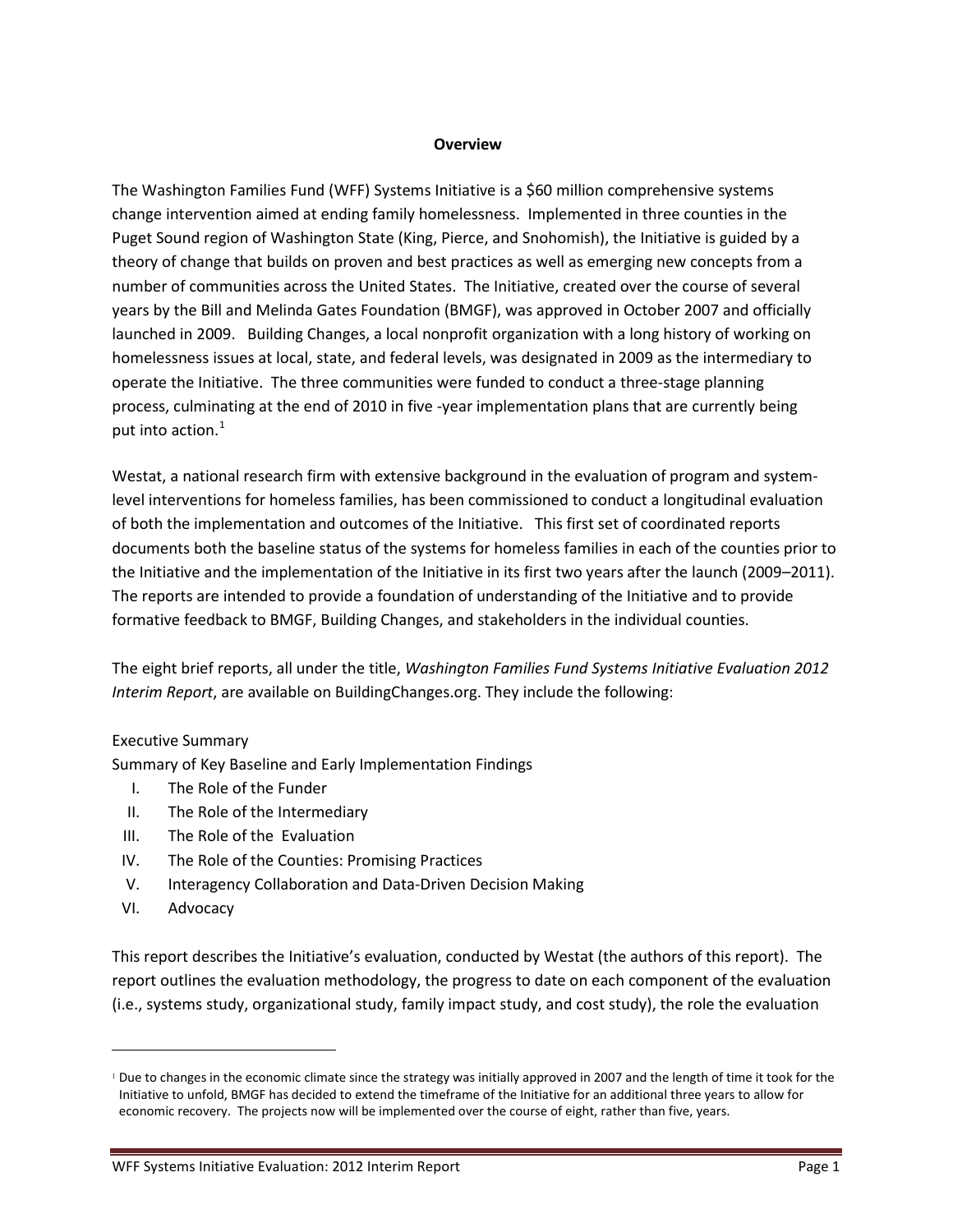has played in the ongoing implementation of the Initiative, study challenges Westat has encountered thus far, and next steps for the evaluation.

# **Overview of Washington Families Fund Systems Initiative Evaluation**

Westat, a national research firm with extensive background in the study of program and system-level interventions, has been commissioned to conduct a longitudinal evaluation of both the implementation and outcomes of the Initiative. The overall purpose of the evaluation, initiated in 2009, is to provide BMGF with a mechanism to learn systematically about the process and outcomes of the Initiative in order to make mid-course corrections where warranted, as well as to contribute to understanding at local, state, and national levels. By design, the evaluation is highly formative, with many opportunities built in for sharing findings and feedback to the Foundation, to Building Changes, and to the individual counties.

Table III-1 displays the research questions that drive the design. The guiding formative questions focus on understanding, on an ongoing basis, how the Initiative as a whole and each of its components is being implemented, the extent to which it appears to be having the desired effects, and the factors affecting both its implementation and ability to have the desired effects. The outcome questions represent a focus on understanding, over time, the extent to which changes occur as a result of the WFF Systems Initiative at the systems level, and in turn, for individual homeless families. The cost question focuses on examining the costs and cost shifts that are associated with moving from services as usual to a change brought about with the WFF Systems Initiative.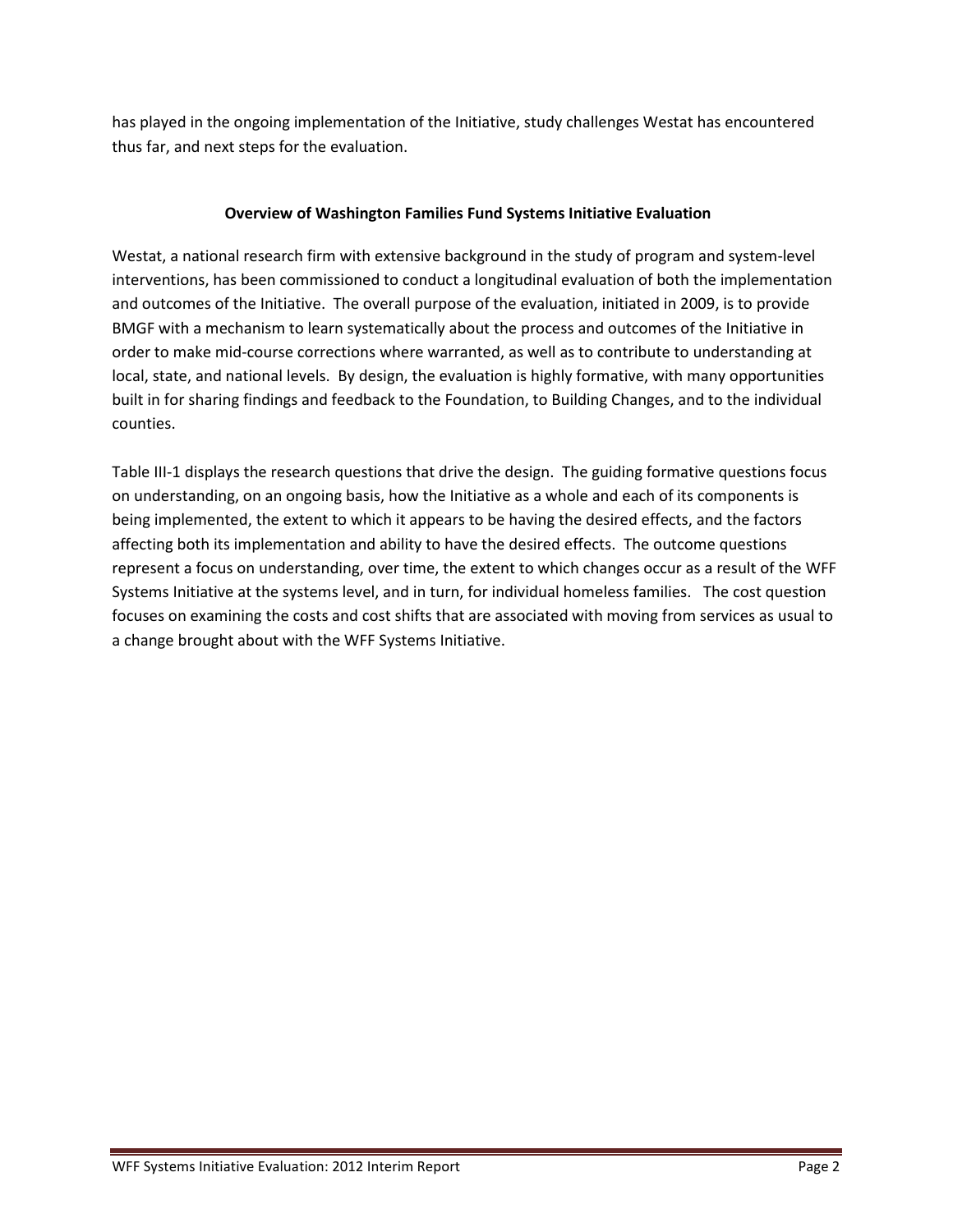## **Table III-1. Research Questions and Framework**

#### **Guiding Formative Questions**

- How is the WFF Systems Initiative being implemented?
- What are the factors that are influencing implementation?
- What are the challenges and opportunities?
- Which aspects of the model/strategy need refinement?

## **Core System Outcome Questions**

- How is the WFF Systems Initiative effecting changes in the systems of housing and service delivery for homeless families and the organizations within them?
	- o Shifts in ideas, funding, capacity, and power?
	- o The nature of and increases in coordination and integration of services?
	- o Shifts in the availability, quality, and use of data?
	- o Reductions in regulatory barriers?
	- o Increases in the availability, nature, and quality of housing, services, and economic opportunities for families?
	- o Better matching of services and housing to family needs?
- How and why changes are or are not occurring?

## **Core Family Outcome Questions**

- What effect is the WFF Systems Initiative having on:
	- o Rates of family homelessness (both first time and relapses)?
	- o Lengths of time families are homeless?
	- o Rate of housing stability for families who were formerly homeless and at risk?
	- o Self-sufficiency (employment) for families formerly homeless and at risk?
	- o Family preservation and reunification?
	- o Improvements in the well-being of the adults and children in the family?
- How and why changes are or are not occurring?

## **Core Cost Outcome Question**

• What are the costs and cost shifts at the family level that are associated with moving from services as usual to changes brought about with the WFF Systems Initiative?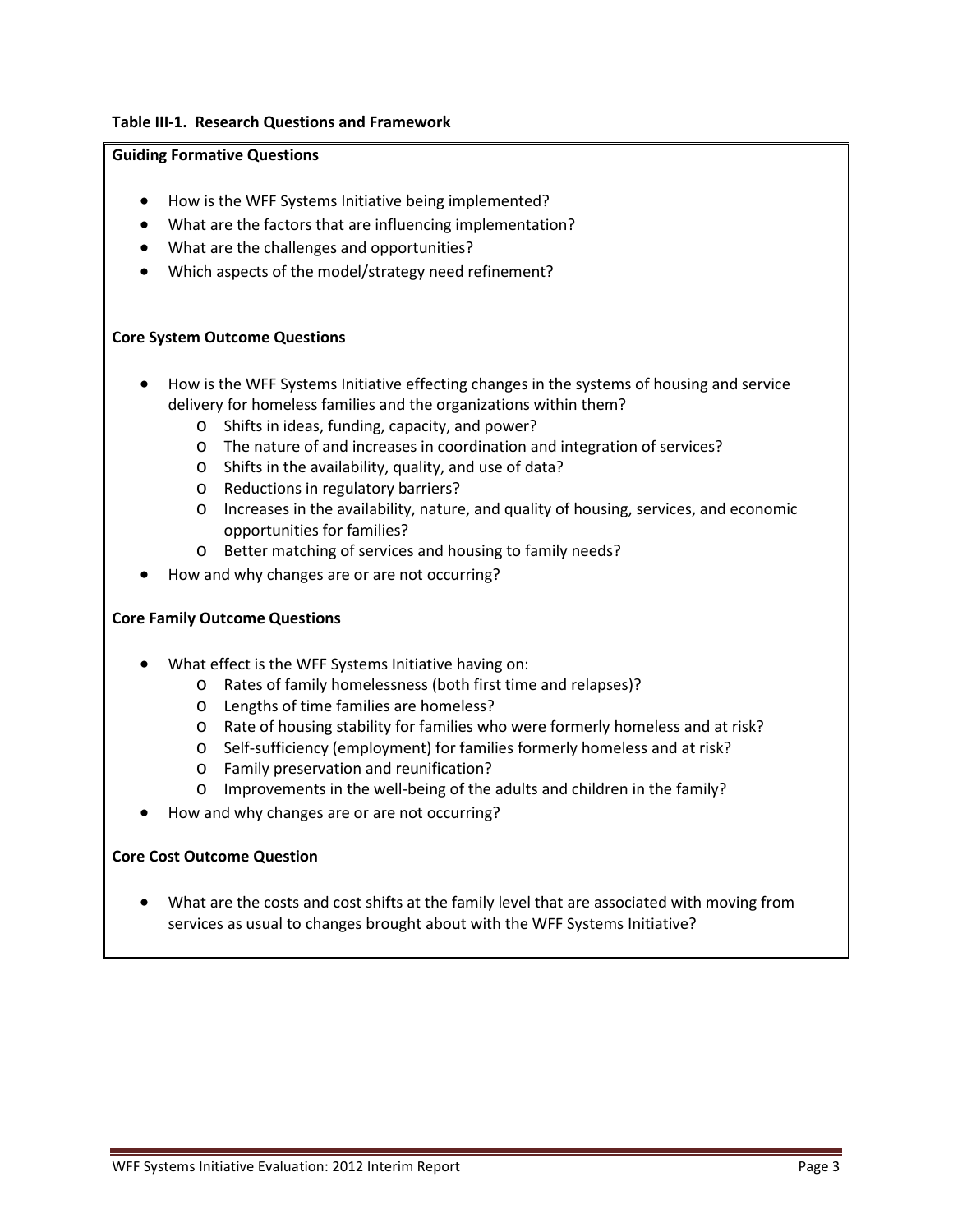To address these questions, the overall design involves a systems study component, an organizational level component, a family level component, and a cost study. Table III-2 outlines the design and sources of data for each of these components, described below.

- A systems study component, consisting of a multiple comparative case study design, is intended to provide an understanding of the implementation of the Initiative and its individual components, and the effects of the pillars, focus areas, and overall Initiative. In-depth case studies of the three WFF demonstration counties are being conducted, involving data collection over the course of the next eight years to track the implementation of the Initiative and the system changes that occur. Finally, in-depth case studies of two contrast counties (i.e., Spokane and Multnomah) also are being conducted and analyzed to determine the extent to which changes in the WFF counties appear to be a result of the Initiative rather than other factors at the state or federal levels;
- An organizational level component involving case studies of the key provider organizations in each of the three Initiative counties is designed to discern the extent to which each organization is affected by the Initiative; the role it plays, if any, in the changes that take place in the broader system; and the factors within the organization that either block or inhibit its ability to change; and
- A family impact component assesses the impact of the system changes on families entering the homeless service system by comparing a baseline/early implementation cohort of families with a cohort of families selected when the Initiative is further underway. Data are being collected through standardized interviews with families over the course of an 18-month period after entering shelter. To control on the extent to which changes in the families' experiences could be due to factors other than Initiative, a comparison group of families from other counties in Washington State is being constructed from state data; and a cost study component is assessing the costs/cost savings and cost shifts related to serving families in a coordinated system in comparison to the status quo.

In each of these components, the evaluation incorporates an approach that has some elements of developmental evaluation, especially in its first two years. A developmental approach to evaluation is highly formative (Patton, 1994), with the evaluators working closely with the program developers and intermediaries and obtaining, analyzing, and reporting data frequently to provide direction. This approach is consistent with the Foundation's learning questions and desire to obtain data that can inform and refine the Initiative strategy.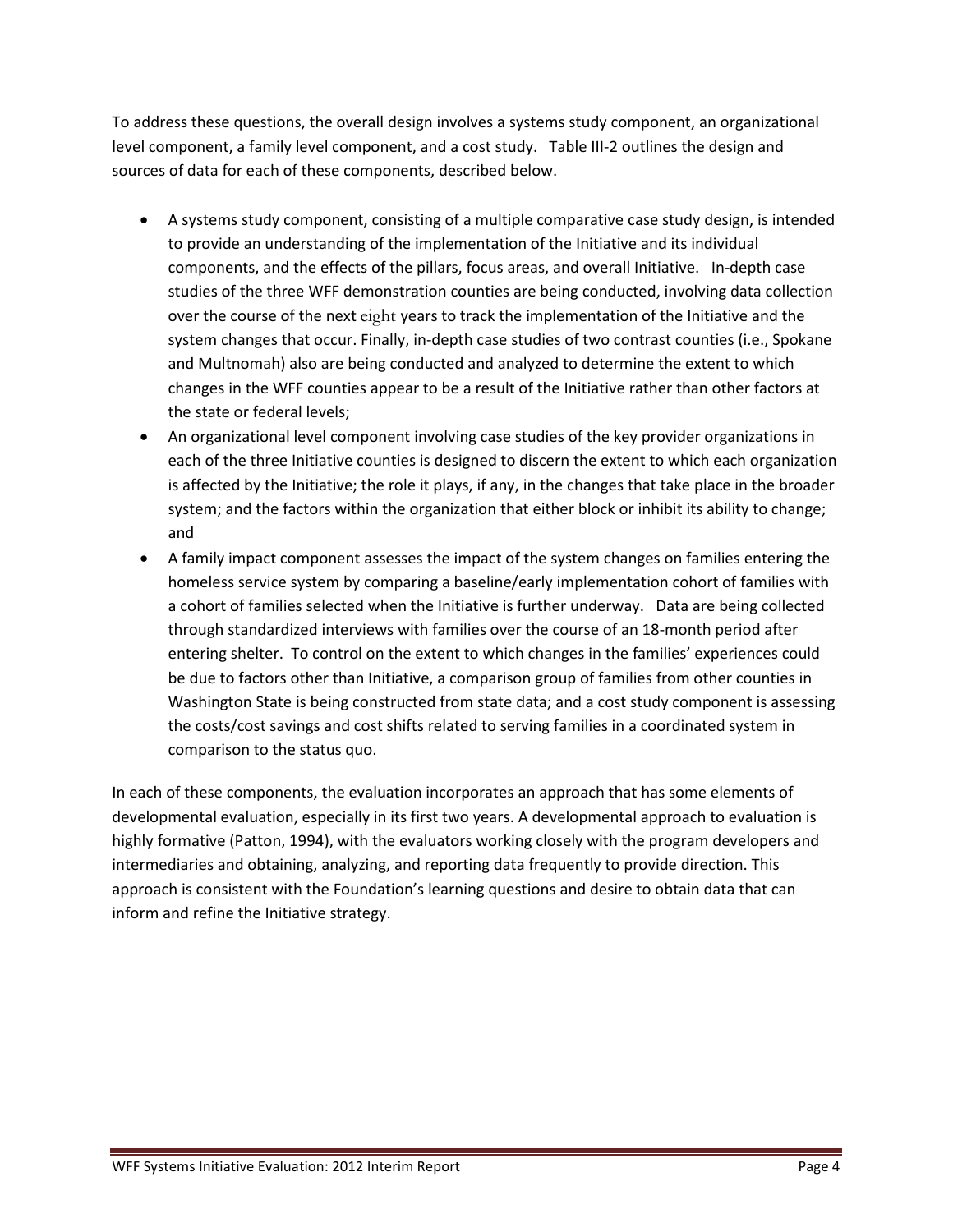**Table III-2. Study Components**

| <b>Component</b>                                                                                                    | <b>Design</b>                                                                                                                                                                                                                                                                   | <b>Data</b>                                                                                                                            |
|---------------------------------------------------------------------------------------------------------------------|---------------------------------------------------------------------------------------------------------------------------------------------------------------------------------------------------------------------------------------------------------------------------------|----------------------------------------------------------------------------------------------------------------------------------------|
| <b>Systems Level</b><br>Track implementation of<br>Initiative, changes in each<br>system, and aggregate<br>outcomes | Comparative longitudinal case<br>study<br>Three WFF counties<br>Two contrast counties                                                                                                                                                                                           | Annual site visits<br>Ongoing<br>$\bullet$<br><b>Documents</b><br>Web-based provider<br>surveys<br><b>Existing data</b>                |
| <b>Organizational Level</b><br>Examine impact of Initiative<br>on providers in the system                           | Case studies of one shelter<br>provider and one other provider<br>in each county                                                                                                                                                                                                | Enveloped within systems<br>data                                                                                                       |
| <b>Family Level</b><br>Assess system's effects on<br>families and outcome                                           | Longitudinal comparative cohort<br>design<br>Early cohort (2010) of 150<br>families in each county<br>Intervention cohort (2013)<br>$\bullet$<br>of 150 families in each<br>county<br>Constructed comparison<br>groups of families in non-<br>WFF counties (from state<br>data) | Cohorts<br>In-person interviews<br>conducted by Westat<br>(baseline, 4, 12, 18<br>months)<br>State data<br>Control group<br>State data |
| <b>Cost Component</b><br>Assess costs of implementing<br>pillars and system                                         | Gross and net costs of selected<br>areas within each pillar                                                                                                                                                                                                                     | Enveloped with systems,<br>organizational, and<br>family-level data collection                                                         |

# **Progress Report on Data Collection, Analysis, and Reporting as of February 2012**

## **Systems Level**

During the summer of 2009, we conducted week-long site visits to King, Pierce, and Snohomish Counties. They were the first comprehensive visits to the three counties since the start of the Initiative. The purpose of these visits was to gain information from multiple perspectives on the nature of the homeless service delivery system in each of the counties, information about leadership and collaboration within the systems, the status of the Homeless Management Information System (HMIS) and other data, funding sources and priorities, and the current political and economic context. The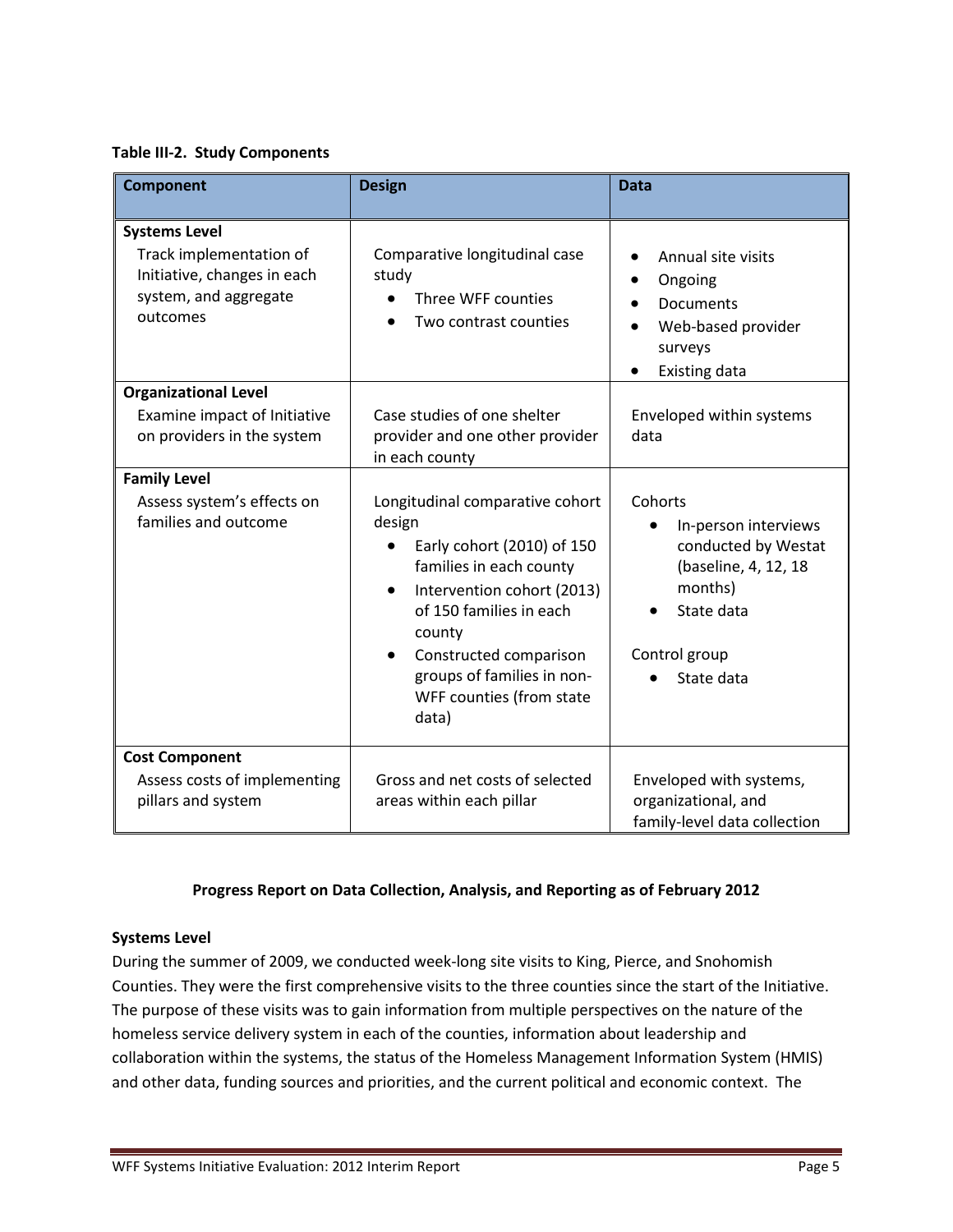information learned on these site visits, combined with extensive document reviews, provided baseline data on each of the three demonstration counties.

In February 2011, we conducted an additional round of systems-level site visits to the demonstration counties to understand how the Initiative was being developed in each of the counties. During the second round of visits, the evaluation teams met with approximately 20 key informants in each county, including the county leads, city and county officials, housing authorities, advocacy groups, school districts, funders, providers, and consumers. We also conducted interviews with state-level stakeholders from a variety of organizations, such as the Department of Social and Health Services, the Department of Commerce, the office of the Superintendent of Public Instruction, the Washington State Coalition against Domestic Violence, and the Children's Administration.

In addition to these two official site visits, we have implemented a system of ongoing data collection of systems-level changes through a series of additional visits to the three counties as needed, regular attendance at monthly tri-county calls in which each of the counties provides an update on recent development and discusses issues of common interest, and routine biweekly meetings with BMGF and Building Changes. We have also conducted ongoing reviews of the existing literature on homeless families and key county-level and state-level documents, and information on the "context" of the Initiative, including local, regional, and national events that may have a direct effect on the evaluation.

To strengthen the analytic power of the evaluation to detect system effects of the Initiative, We have selected two contrast counties to include in the systems-level study. The use of contrast communities helps sharpen the "lens" to see if and where change may be taking place in the WFF counties that is due to the WFF Systems Initiative and not to other changes happening in the broader environment. In 2011, we selected Spokane, Washington and Multnomah, Oregon as the two contrast counties, to provide both an in-state and an out-of-state comparison, respectively, to the three demonstration counties. In June 2011, we conducted initial site visits to these counties to collect data on the nature of their homeless service delivery systems, information about leadership and collaboration within the systems, the status of the HMIS and other data, funding sources and priorities, and the current political and economic context. As with the three demonstration counties, the information learned on these site visits is being supplemented with ongoing reviews of relevant documents and information about the political and economic climates in each of the counties. A report providing the contrast county data will be produced later in 2012.

## **Organization Level**

The purpose of the case studies is to gather information from the organizations in the three county systems implementing the Initiative to understand how it is being implemented; the role that the organizations are playing in the Initiative; what if any impact the Initiative is having on the organizations; other changes in the system; and other environmental and contextual factors. The goal was to select two homeless service-providing organizations for each of the demonstration counties, one a provider of shelter and housing services and one a provider of non-housing services.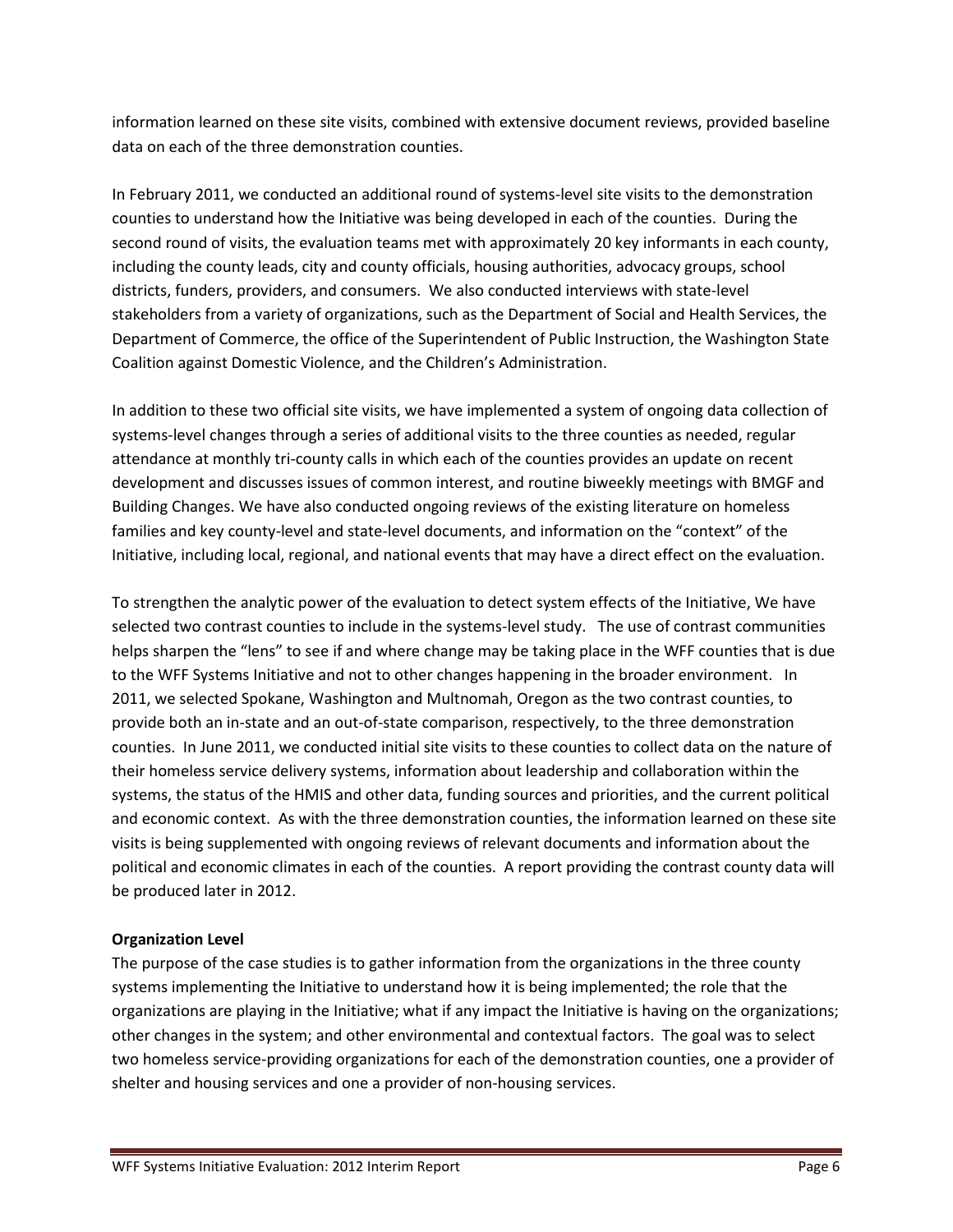In 2011, we selected the following six organizations:

King County

- Solid Ground
- King County Housing Authority

## Pierce County

- Catholic Community Services
- Tacoma Public Schools

Snohomish County

- YWCA
- Everett Community College

For each of these organizations we conducted organizational case studies that included site visits, document reviews, and interviews with the executive directors and other individuals who oversee the respective organizations, interviews with case managers and front-line staff who implement various programs within the organizations, and focus groups with families who are clients of these organizations.

For each organization we drafted a brief report of findings about the structure of the organization, its knowledge of and involvement in the Initiative, and any preliminary effects of the Initiative on the organization. These reports are provided in Appendices III-A through III-F.

As the evaluation unfolds, semi-annual site visits will inform these case studies and help to highlight organizational changes that have occurred as a result of the Initiative and, in particular, the organization's progress in implementing changes based on the five pillars—coordinated entry, prevention, rapid housing, tailored services, and economic opportunity.

## **Family Level**

The goal of the family impact component of the evaluation is to assess the impact of the system changes on families in the system over time by comparing a baseline/earlier implementation cohort of families with a cohort of families selected when the Initiative is further underway. Each cohort will be composed of 150 families from each county who are requesting emergency shelter. They will be administered in-depth, in-person interviews at baseline (upon entry into shelter), and at 4 months, 12 months, and 18 months following baseline.

We spent much of the first year of the evaluation developing and refining a specific study design for the family impact study. This included developing a sampling strategy in each of the demonstration counties, working with shelter providers to solidify recruitment strategies at each organization, and developing the necessary interview instruments, consent forms, and data collection procedures. We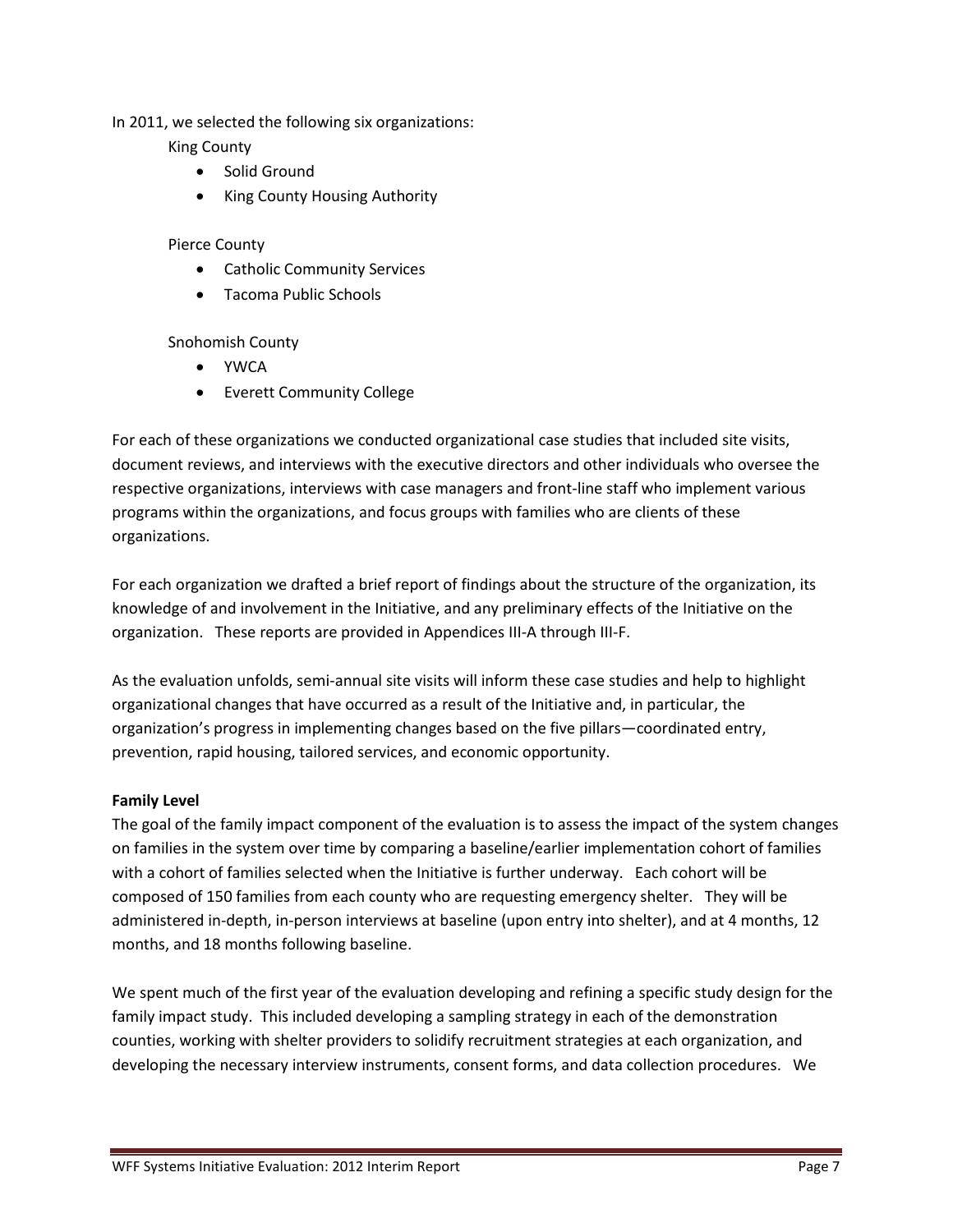also hired and trained a field coordinator, a centralized interview scheduler, and group of interviewers to conduct the family level interviews.

|                                       | Total | <b>King</b>    | <b>Pierce</b> | Snohomish      |
|---------------------------------------|-------|----------------|---------------|----------------|
| <b>Consent to Contacts Received</b>   | 676   | 290            | 169           | 217            |
| Consented (and eligible)              | 514   | 204            | 126           | 184            |
| Did not consent (eligibility unknown) | 84    | 46             | 24            | 14             |
| Ineligible                            | 78    | 40             | 19            | 19             |
| <b>Eligible Families</b>              |       |                |               |                |
| Baseline interviews scheduled         | 10    |                | 2             | 8              |
| Baseline interviews completed         | 399   | 156            | 97            | 146            |
| Baseline interviews not completed     | 59    | 22             | 19            | 18             |
| Declined baseline                     | 25    | 13             | 5             | $\overline{7}$ |
| Unreachable before baseline           | 21    | 13             | 3             | 5              |
| <b>TOTAL</b>                          | 514   | 204            | 126           | 184            |
| Ineligible Families                   |       |                |               |                |
| Previous shelter                      | 39    | 15             | 7             | 17             |
| Language barrier                      | 28    | 23             | 3             | $\overline{2}$ |
| Did not enter shelter                 | 11    | $\overline{2}$ | 9             | $\Omega$       |
| <b>TOTAL</b>                          | 78    | 40             | 19            | 19             |

**Table III-3. Family Recruitment and Status of Baseline Interviews (as of 2/20/2012)**

Recruitment of families began in November 2010. Table III-3 summarizes the recruitment figures for the family data collection, as of February 20, 2012. Of the 676 consent to contact forms received, 514 families were found to be eligible for the study. Among the reasons that 78 families were not eligible for the study were the following: they came directly from a previous shelter; they never entered shelter (and the consent to contact form was distributed before the intake process began); they entered shelter prior to the start of the recruitment period; or they did not speak either English or Spanish sufficiently to participate in the interviews. We also have received 84 consent to contact forms from families that did not consent to be contacted by Westat staff and did not provide any other information about their eligibility.

At this point, we have completed recruitment in King County, and is nearing completion in Snohomish County. Fifty-nine families in the study have not yet completed their first interview, though some have interviews scheduled. Several families have been difficult to reach for reasons including phone numbers having gone out of service, families having moved out of shelter and thus out of contact with their case managers, and families repeatedly missing scheduled meetings with the interviewer. The Field Coordinator, centralized scheduler, and interviewers are working closely with case managers to track down these difficult-to-reach families.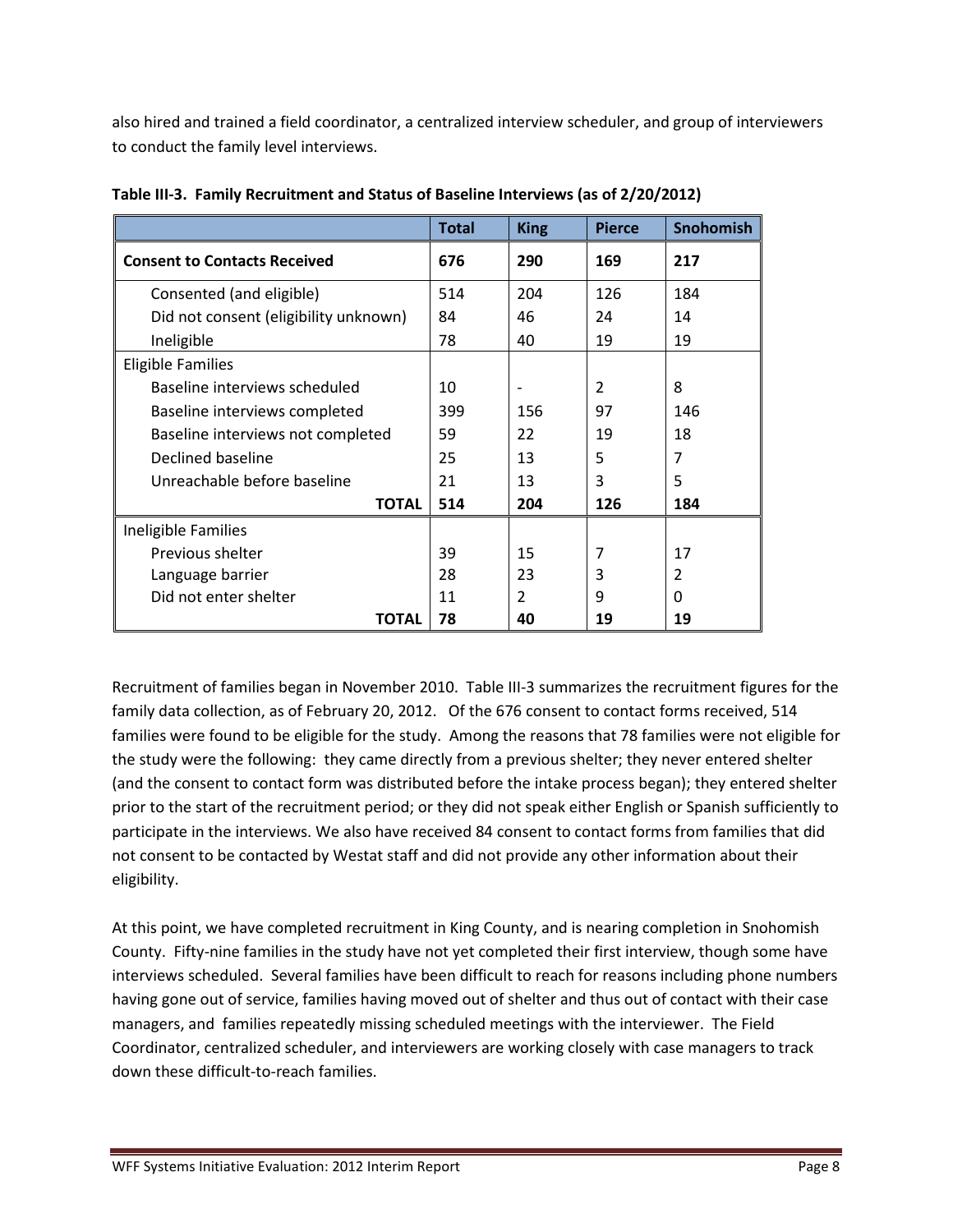As shown in Table III-4 and Table III-5, as of February 20, 197 4-month interviews and 37 12-month interviews have been completed. The first 18-month interviews are scheduled to be completed in May 2012.

| <b>4 Month Interviews</b>       | Total | <b>King</b> | <b>Pierce</b> | Snohomish      |
|---------------------------------|-------|-------------|---------------|----------------|
| Eligible as of $2/20/12$        |       |             |               |                |
| 4-month interviews completed    | 197   | 81          | 40            | 76             |
| Interviews scheduled            | 14    |             | 3             | 4              |
| Declined 4-month interview      | 7     | 5           | 0             | $\overline{2}$ |
| Overdue (by more than 30 days)  | 74    | 39          | 16            | 19             |
| Overdue (by less than 30 days)  | 48    | 19          | 10            | 19             |
| Due within the next 30 days     | 39    | 16          | 9             | 14             |
| Not due for at least 1-2 months | 25    | 10          | 8             | 7              |
| Not due for at least 2 months   | 100   | 21          | 40            | 39             |

**Table III-4. Status of 4-Month Interviews (as of 2/20/2012)**

# **Table III-5. Status of 12-Month Interviews (as of 2/20/2012)**

|                                 | <b>Total</b> | <b>King</b> | <b>Pierce</b> | <b>Snohomish</b> |
|---------------------------------|--------------|-------------|---------------|------------------|
| Eligible as of $2/20/12$        |              |             |               |                  |
| 12-month interviews completed   | 37           | 15          | 6             | 16               |
| Interviews scheduled            | 9            |             | 0             |                  |
| Declined 12-month interview     | 1            |             | 0             | 0                |
| Overdue (by more than 30 days)  | 26           | 12          | 5             | 9                |
| Overdue (by less than 30 days)  | 23           | 11          | 4             | 8                |
| Due within the next 30 days     | 28           | 11          | 8             | 9                |
| Not due for at least 1-2 months | 32           | 14          | 8             | 10               |
| Not due for at least 2 months   | 337          | 123         | 92            | 122              |

Another component of the family impact study includes the client-level data maintained by the Department of Social and Health Services (DSHS). These data will be used (1) to supplement the data collected through the in-person interviews to provide a richer understanding of families' experiences accessing housing and services in the system, including information on costs of services received; and (2) to construct a comparison group of families for each of the cohorts discussed above. These groups will be constructed through the use of DSHS and the Homeless Management Information System (HMIS) data from other counties in Washington State that are not part of the WFF Systems Initiative. Propensity score matching, a technique widely used for statistically created matched samples from existing data sets, will be used to construct one or more comparison samples.

We have been working closely with the Research and Data Analysis (RDA) department of DSHS to draft the appropriate release forms for the families in the primary data collection effort, to determine the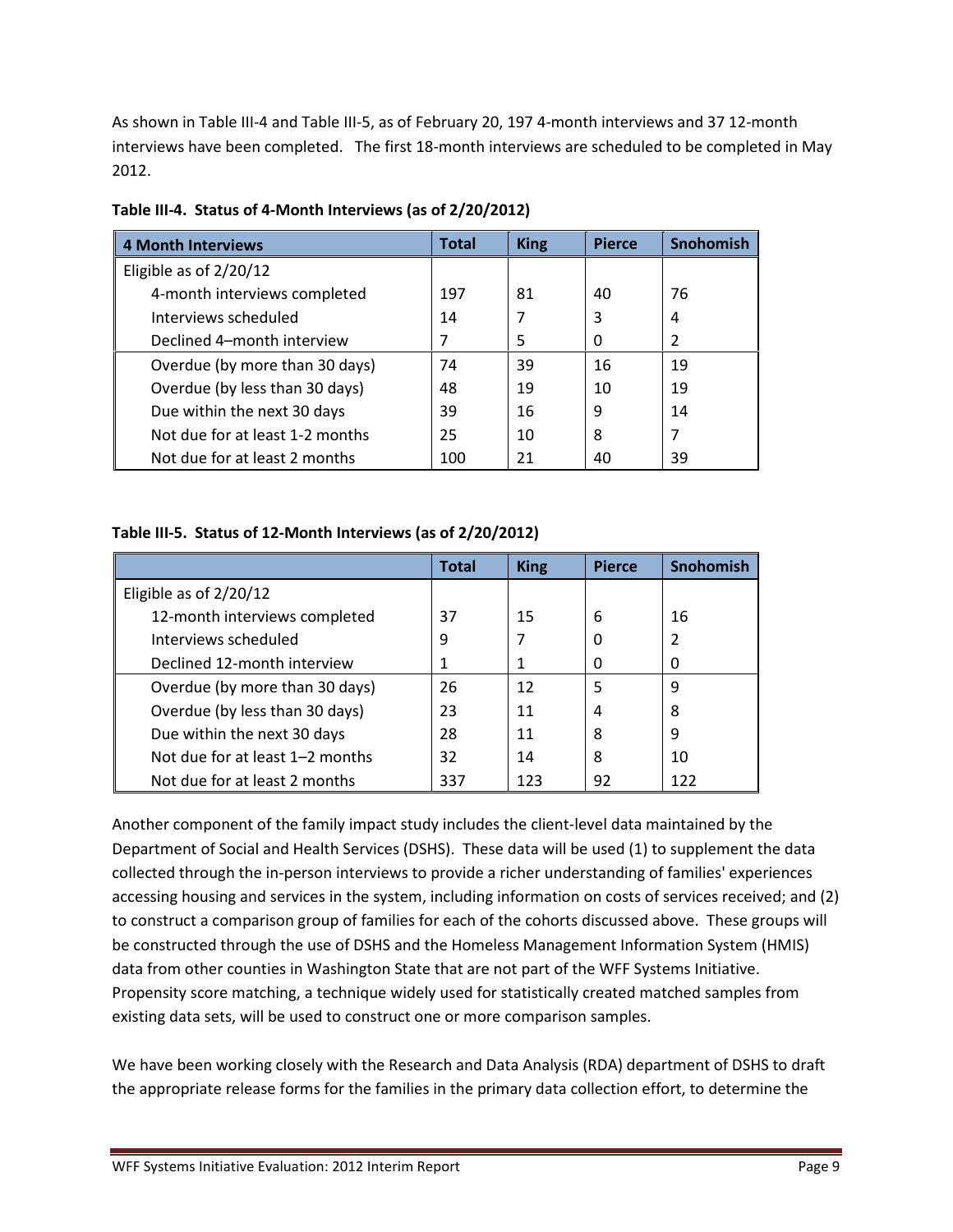available data and timeframes, and to determine the optimal criteria for selecting families from non-Initiative counties.

# **Cost Study**

The goal of the cost component of the evaluation is to identify the costs/costs savings and cost shifts that are associated with moving from services as usual to the new systems in each of the three counties. As with the family study, data for the cost component will be provided by DSHS and will be provided on families in the three demonstration counties as well as on a constructed comparison group of families from non-Initiative counties. We have been working closely with RDA to determine what data are available, when they are available, and the optimal criteria for selecting families from non-Initiative counties. We will initiate the cost study when the baseline cohort of families is complete.

## **Role of the Evaluation in the Implementation of the Initiative**

As one of the key roles of the evaluation is to provide a mechanism for the Foundation, Building Changes, and the individual counties to understand how the Initiative is being implemented and to guide mid-course corrections, we have developed a system of providing frequent feedback on what is being learned through the various data collection methods. For example, following each site visit we develop short summaries of the systems data collection and provide brief snapshots on emerging issues for the counties. We also produce interim modules for each wave of the family data collection so that the county leads can review the data to better understand the composition of the families they are serving and the nature of the problems they face.

There have been some changes made to the way the Initiative is being implemented in each of these counties as a result of this feedback.

## **Pierce County Initiative Leadership**

In 2009, the evaluation team found a lack of leadership with regard to family homelessness in Pierce County. There was a core group of community agencies that did not coordinate in terms of funding or service delivery. In 2009, the Department of Community Services and Department of Human Services worked together to develop the plan for the WFF Systems Initiative, however, allocation of WFF Systems Initiative funds for implementing the Initiative would be administered to the Department of Community Services. Unfortunately, several stakeholders reported that the Department of Community Services was difficult to work with. A few stakeholders believed that the Department often chose favorites when awarding funds, and sometimes even discouraged some agencies from applying for funds. The evaluation team noted these perceptions had an effect on provider buy-in and participation in countywide initiatives.

The evaluation findings confirmed the experiences and concerns of BMGF and Building Changes and brought the issue to the attention of the County Executive. Since then she has taken an interest in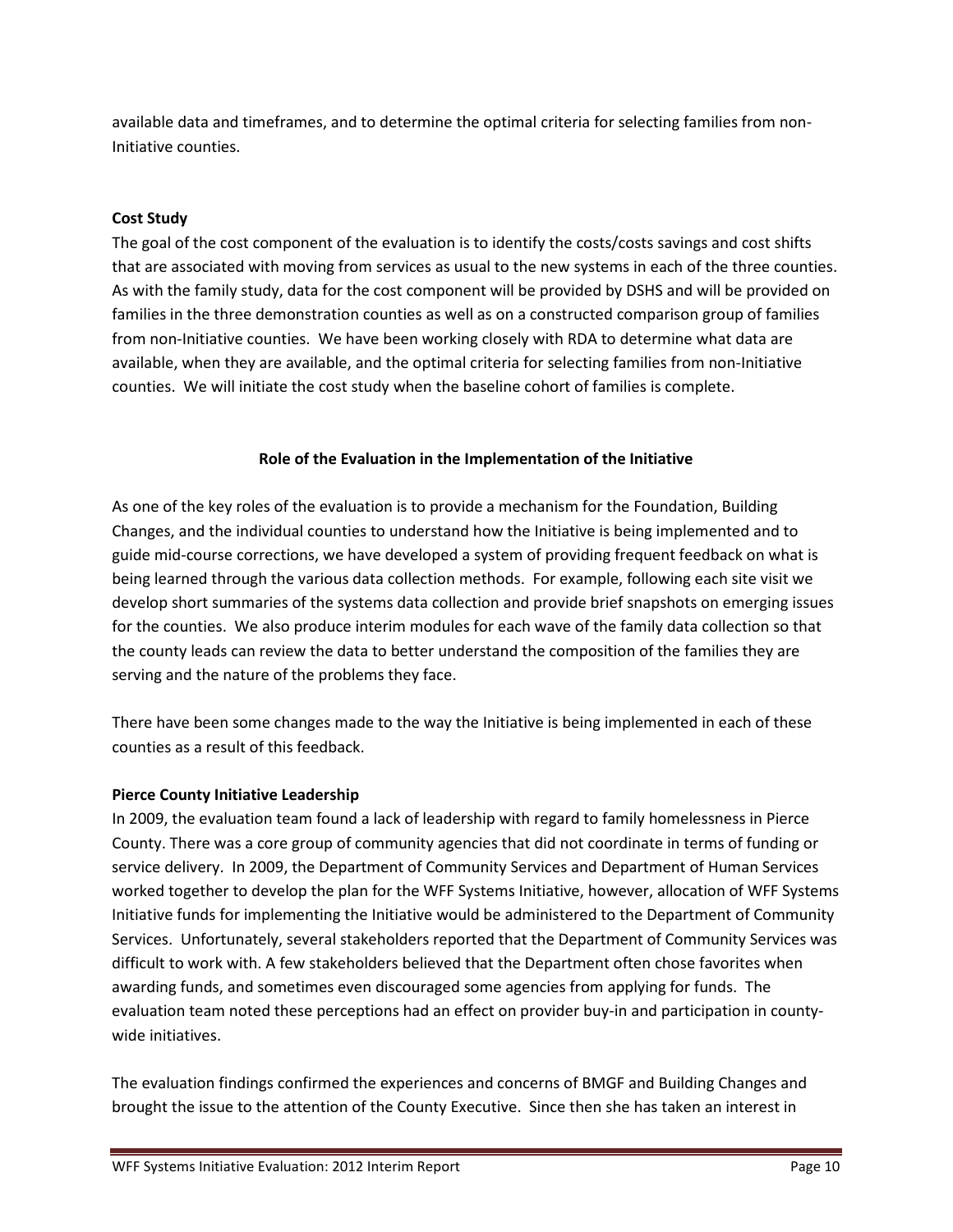ensuring the Initiative is thoroughly implemented in Pierce County, and she has directed several organizational changes. First, the Homeless Programs Administrator from the Department of Human Services was appointed the county lead for the Initiative, and he reports directly to the County Executive. Then, in 2010, the County Executive also directed the merger of the Department of Human Services and the Department of Community Services to form the Department of Community Connections. As a result of this merger, the Homeless Programs Administrator became the manager of a new division, Mental Health and Homeless, and continues to lead the Initiative planning efforts. Multiple interviewees during our site visit referenced the change in leadership in the county as having a positive impact. With the Homeless Programs Administrator's guidance, committees and workgroups reported having a better understanding of the overall Initiative and the underlying components necessary for systems change. Interviewees, especially providers, reported that the new leadership fostered collaboration, and that they were informed of development efforts and asked to provide feedback and guidance on a consistent basis.

## **Improvements to the HMIS**

We also regularly participate in the Data Solutions Workgroup, which is a group convened by BMGF, and composed of Building Changes, the county leads, representatives from DSHS, the Department of Commerce, provider organizations, and the HMIS administrators for each county. The goal of the workgroup is to discuss data-related issues, including needs and challenges, and to identify ways to improve data availability, quality, and uses within the Initiative.

Following our baseline site visits in August 2010, Westat provided feedback to the Data Solutions Workgroup on the status of HMIS in each of the counties, including problems with data quality, the number of organizations complying with HMIS federal reporting requirements, and the limited utility of the existing HMIS systems for individual providers to access data on the families they served. This feedback helped to focus attention on the problem and led to increased enforcement of reporting requirements by the Department of Commerce and further development of the HMIS systems for accessing records.

# **Development of Common Screening and Assessment Tools**

At another meeting of the Data Solutions Workgroup, the county leads presented their preliminary plans for a coordinated entry process and the intended role of HMIS in supporting the process. It became apparent, that while each county is developing its own coordinated intake process, there are common data elements that could be captured in the initial and follow-up screening instruments. Given Westat's previous experience in developing such tools and status as a third-party to both Building Changes and the individual counties, it took the lead on creating the instruments. Westat reviewed the screening forms that are currently being used and/or piloted in the respective counties, as well as reviewed required HMIS data elements and other screening instruments to develop draft initial and follow-up screening forms. These drafts were shared in a follow-up meeting the county leads, Building Changes, and BMGF and were subsequently finalized based upon their comments and feedback. These screening tools have since been adapted by each of the three counties to fit their specific needs for coordinated entry.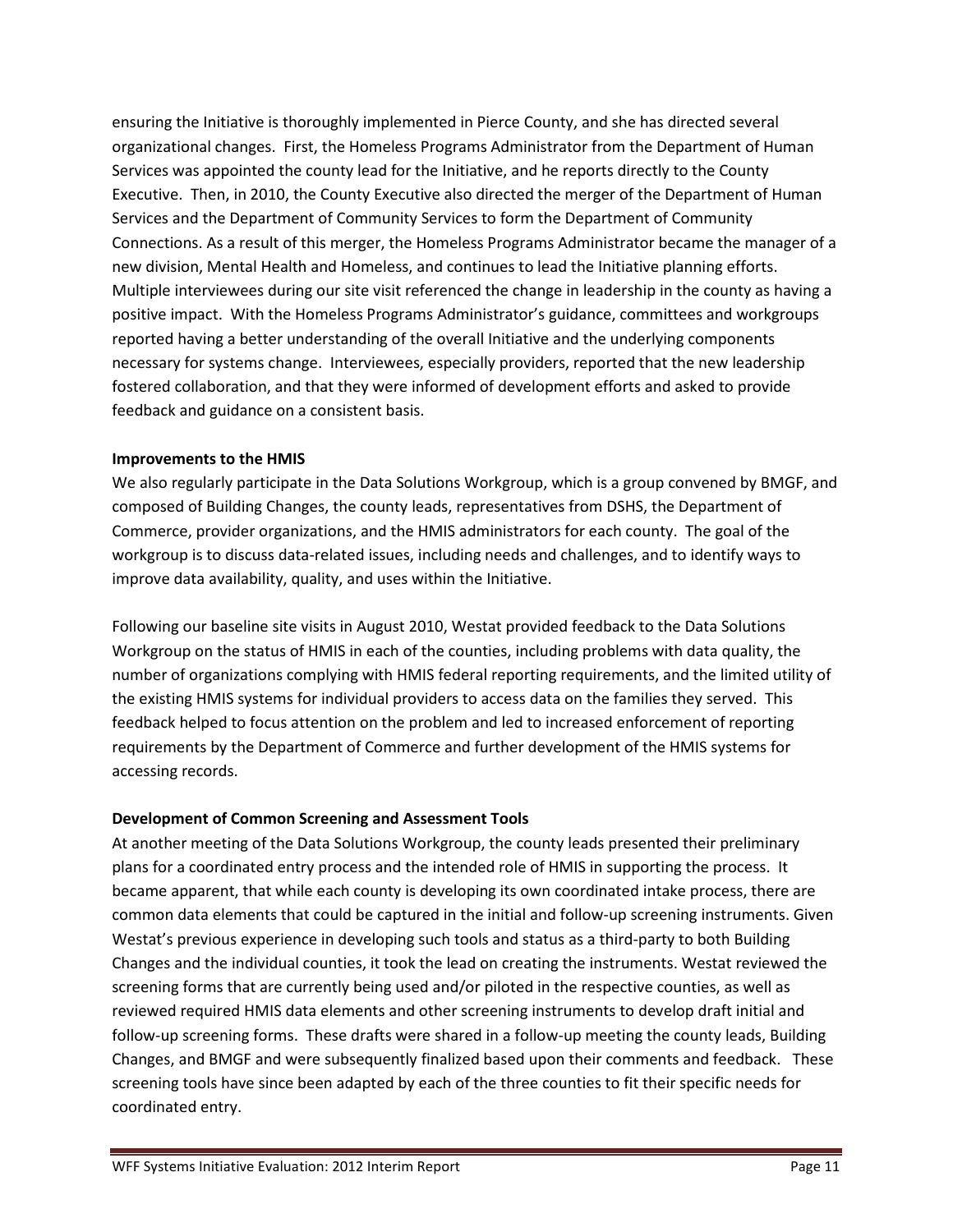# **Supporting DSHS Data Integration Efforts**

We have also worked to support the Foundation's involvement in DSHS's efforts to integrate education data and public housing authority data into the DSHS Integrated Client Database. We have participated on calls, reviewed proposals, and outlined the way potential new data might enhance the evaluation.

# **Challenges of Data Collection**

The nature and size of the WFF Systems Initiative, the comprehensiveness of the evaluation, and the multiple levels of data collection and analysis (i.e., system, organizational, and family) have created a number of challenges.

## **Quantity of Data and Timely Feedback**

Because the evaluation is intended to understand both how the Initiative is being implemented and the consequences of systems changes, very large quantities of data are being collected. The data needed to guide a formative evaluation are often not the same data needed to judge short-term and long-term outcomes. We have been challenged with not only collecting the data, but also with organizing it and reporting back to the BMGF and other organizations in a timely fashion. As our internal data computerization, storage, and analysis systems become more established, it becomes more nimble in its ability to feedback key findings. With this initial set of reports as a foundation for the evaluation, We expect to create shorter interim reports and other dissemination vehicles moving forward that can build on this work and provide updates more quickly.

## **Knowing How to Focus Data Collection**

Another challenge we have faced is determining how to focus data collection without knowing exactly where the systems changes will take place. For example, none of the counties currently has a coordinated system for prevention services and none systematically collects data on families who receive prevention assistance or whether that assistance was effective at avoiding homelessness. As a result, it has been challenging to measure, at baseline and in later years, what prevention services are available in each of the counties, what changes are being made, and whether those changes are effective.

# **Targeting a Diverse Population**

Immigrant and non-English speaking populations will likely be underrepresented in the evaluation. Interviews for the family impact study are conducted in both English and Spanish, but there were not sufficient resources to translate the data collection materials into the array of languages that are native to homeless families in the three-county region and to hire interviewers fluent in these languages. In addition, we initially planned on completing a third organizational case study in King County on an organization that served a minority or immigrant population to help address this underrepresentation. Our attempts to secure the commitment with such an organization have been unsuccessful thus far; however, we will continue to pursue this option.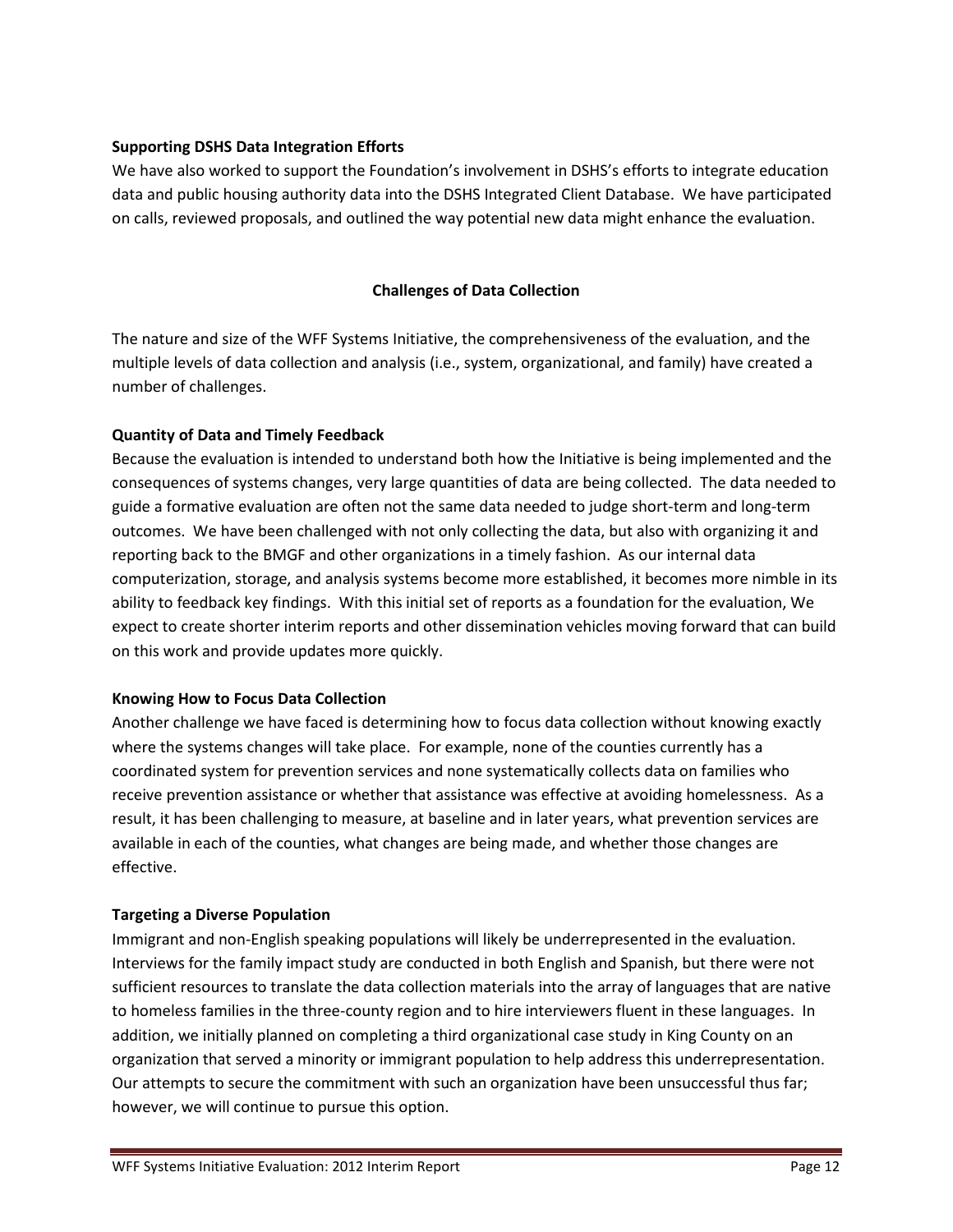# **Challenges in the Recruitment of the Baseline Cohort of the Family Impact Study**

We have also experienced a number of challenges in implementing the family impact study. Recruitment of the baseline cohort has extended significantly beyond our projected six month period due to unforeseen problems at the provider level, the family level, and the interviewer level.

Although we did extensive preparation with providers prior to launching the family impact study, a number of organizations remained confused about who was eligible for participation in the study and what the procedures were for recruiting them. Some organizations, such as the Salvation Army in Pierce County, had to seek permission from their national headquarters before they could begin to participate. Others who participated in multiple WFF programs (i.e., the WFF supportive housing programs that predate the Systems Initiative), such as Volunteers of America in Snohomish County, were confused about which families should be included in this study. Finally, a number of providers in Pierce County were inconsistent in providing their signed consent to contact forms to Westat so that we could contact families and invite them to participate in the study. Pierce County recruitment consequently lagged behind King and Snohomish Counties until recently. In particular, some provider staff have been reluctant to provide us additional contact information for families in their shelters, even with a signed consent to contact form. We have had several meetings with the directors of the organizations and at times have had to enlist the assistance of the county and the Foundation to review the importance of the study and determine the barriers that block our ability to invite families to participate in the study. These efforts have resulted in a renewed energy in Pierce County for the family recruitment.

Families have proven to be harder than expected to recruit and contact for interviews. Their cell phone numbers are often temporary or run out of minutes. Some leave shelter with no forwarding information. Many families have complicated schedules and some have experienced significant life events (e.g., childbirth, death in the family, etc.) that made it difficult for them to schedule interviews with us during the target recruitment window. Once interviews were scheduled, families frequently cancelled at the last minute or did not show up for the interview; although we planned for these situations, they continued to present scheduling challenges. Once baseline interviews were completed, many families have been harder to track than expected despite an extensive set of tracking strategies. At the end of each interview, we ask for extensive information about alternative ways to contact them through family, friends, and other organizations, but some families at times do not provide reliable or complete answers to these questions. A number of additional strategies were in place to track these more difficult-to-locate families. In addition to trying to connect with families through mailing letters, emailing, contacting them through Facebook, and going to their last known addresses, we are searching a range of databases for any current knowledge of their addresses or other contact information. We have also hired a team of trackers from DSHS that are able to access up-to-date contact information for families who have signed a DSHS Release of Information and are currently receiving DSHS services.

We have has also experienced a greater amount of interviewer turnover than expected, especially among interviewers with conflicts of interest (i.e., being hired by DSHS or a shelter provider) that